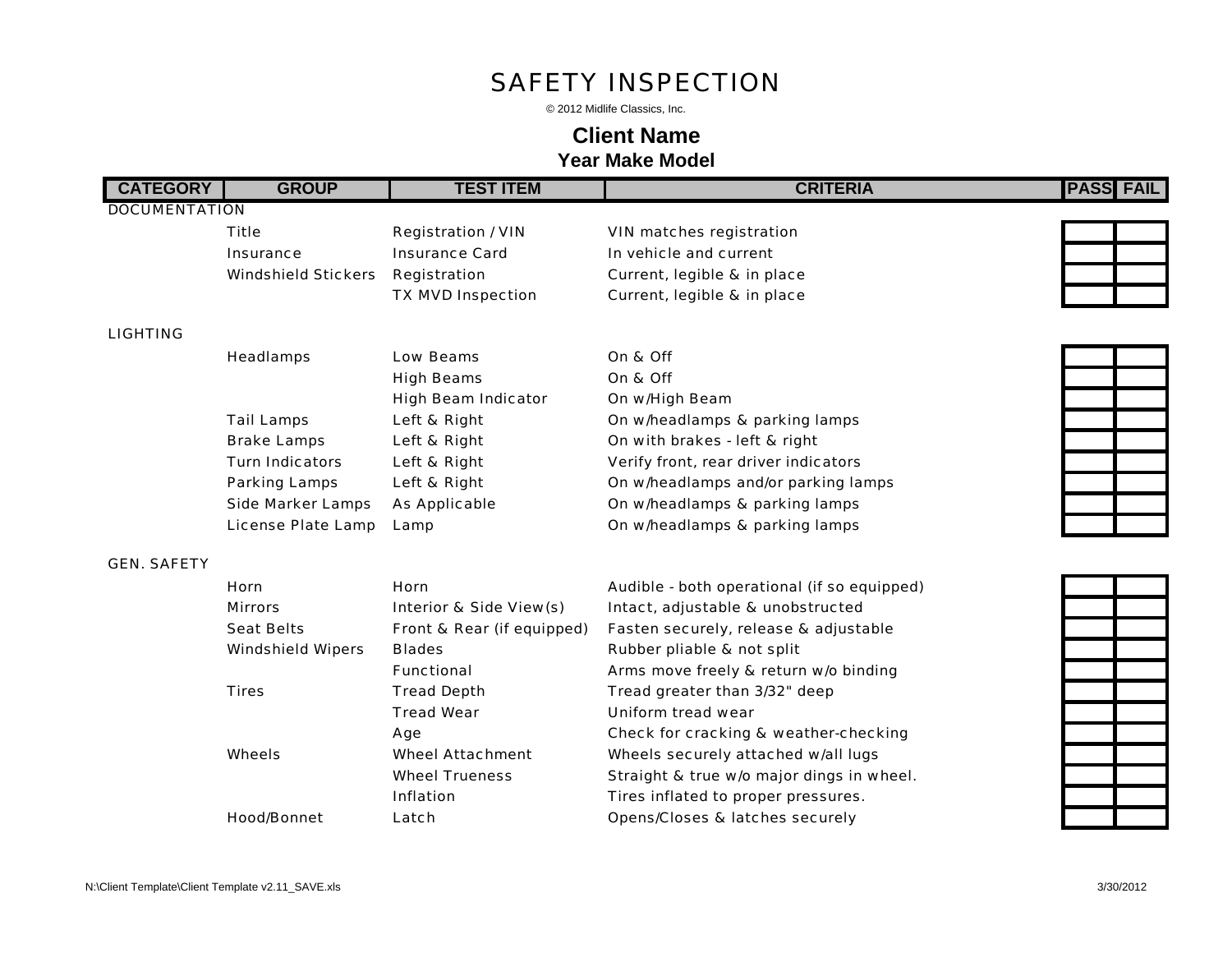### *SAFETY INSPECTION*

© 2012 Midlife Classics, Inc.

## **Client Name**

**Year Make Model**

| <b>CATEGORY</b>      | <b>GROUP</b>                         | <b>TEST ITEM</b>                  | <b>CRITERIA</b>                                         | <b>PASS FAIL</b> |  |
|----------------------|--------------------------------------|-----------------------------------|---------------------------------------------------------|------------------|--|
| <b>DRIVING TESTS</b> |                                      |                                   |                                                         |                  |  |
|                      | <b>Brakes</b>                        | <b>Parking Break</b>              | Holds in PARK or dies at idle in gear w/clutch released |                  |  |
|                      | <b>Brakes</b>                        | <b>Stopping Power</b>             | <b>Stops straight</b>                                   |                  |  |
|                      | <b>Steering</b>                      | <b>Steering</b>                   | Left/Right w/o slop or binding                          |                  |  |
|                      | <b>Engine Control</b>                | <b>Accelerator</b>                | Moves freely, returns to idle, no binding.              |                  |  |
|                      |                                      | <b>Starting</b>                   | (Auto Trans) Starts in Park & Neutral ONLY              |                  |  |
| <b>POWERTRAIN</b>    |                                      |                                   |                                                         |                  |  |
|                      | <b>Fluids Check</b>                  | <b>Engine Oil</b>                 | Check for proper level. Add as required (CHECK TYPE!)   |                  |  |
|                      |                                      | <b>Transmission Fluid (auto)</b>  | Check for proper level. Add as required (CHECK TYPE!)   |                  |  |
|                      |                                      | <b>Coolant Level</b>              | Check radiator and coolant overflow. Add as required    |                  |  |
|                      |                                      | <b>Brake Reservoir</b>            | Check for proper level. Add as required (CHECK TYPE!)   |                  |  |
|                      |                                      | <b>Power Steering Fluid</b>       | Check for proper level. Add as required (CHECK TYPE!)   |                  |  |
|                      |                                      | <b>Windshield Washer Fluid</b>    | Check washer reservoir & fill as required.              |                  |  |
|                      | <b>Exhaust System</b>                | <b>Secure &amp; Leak Free</b>     | Hangars intact & secure. No Leaks                       |                  |  |
|                      | <b>ACCESSORIES &amp; CONVENIENCE</b> |                                   |                                                         |                  |  |
|                      | <b>Interior Lighting</b>             | <b>Instrument Cluster Lamps</b>   | On w/headligts & parking lights. Dimmable.              |                  |  |
|                      |                                      | <b>Courtesy Lamps</b>             | On w/door open & via switch                             |                  |  |
|                      |                                      | Door Lamps (if equipped)          | On w/door open & via switch                             |                  |  |
|                      |                                      | <b>Heater</b>                     | On/Off and blows heat.                                  |                  |  |
|                      |                                      | A/C (if equipped)                 | On/Off and blows cold.                                  |                  |  |
|                      |                                      | <b>Radio/Audio &amp; Speakers</b> | On/Off. Tunable. All speakers functional.               |                  |  |
|                      |                                      | <b>Door Latches</b>               | Interior/Exterior - Properly latch and open properly.   |                  |  |
|                      |                                      | <b>Door Locks</b>                 | Interior/Exterior - Lock/Unlock as normal               |                  |  |
|                      |                                      | <b>Side Windows</b>               | <b>Open/Close as normal. Seal Properly</b>              |                  |  |
|                      |                                      | <b>Cigarette Lighter</b>          | <b>Functional</b>                                       |                  |  |
|                      |                                      | <b>Glove Box / Console</b>        | Open/Close & Latch as normal                            |                  |  |